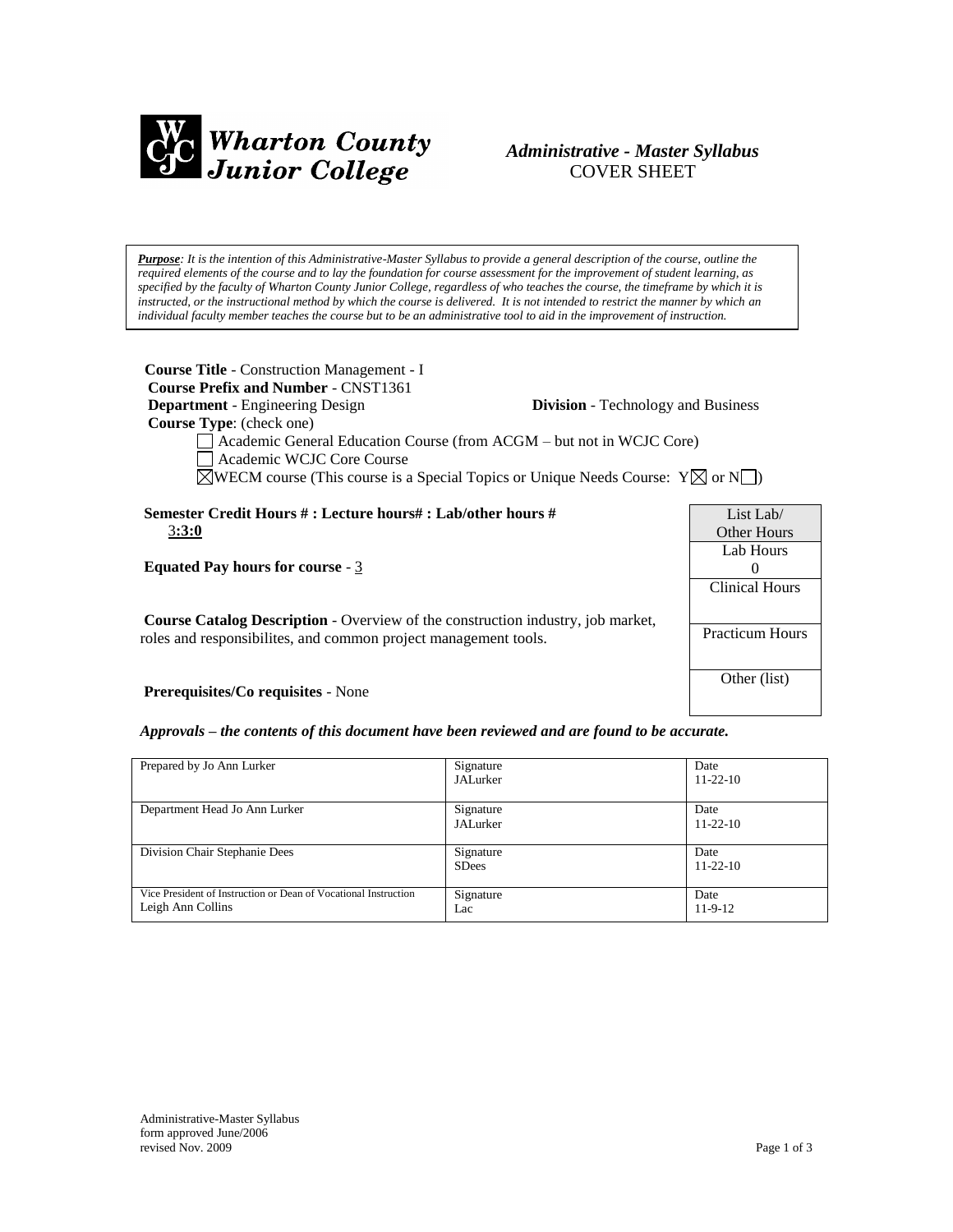

**I. Topical Outline** – Each offering of this course must include the following topics (be sure to include information regarding lab, practicum, clinical or other non-lecture instruction):

Introduction - Size and Sectors of the USA Construction Market Principals of Management Business Law - Formation of construction business Design Process Estimating Scheduling Procurement Ethics

#### **II. Course Learning Outcomes**

| <b>Course Learning Outcome</b>                                                                                                                                                                                                                                                                                          | <b>Method of Assessment</b>                                                                                                                                                                            |
|-------------------------------------------------------------------------------------------------------------------------------------------------------------------------------------------------------------------------------------------------------------------------------------------------------------------------|--------------------------------------------------------------------------------------------------------------------------------------------------------------------------------------------------------|
| Upon the completion of the course students will demonstrate the<br>ability to:<br>understand teriminology common to the construction industry<br>understand the role and responsibilities of parties<br>be familiar with selected project planning and control tools<br>understand selected computer applications in CM | A portfolio containing student work projects will be assessed<br>using the ruberic attached to this document. Eighty percent of<br>the students will earn a minimum of 70% of the points<br>available. |

### **III. Required Text(s), Optional Text(s) and/or Materials to be Supplied by Student.**

Construction Project Administration, by Edward R. Fisk, Wiley Publication Construction Project Management, by Gould and Joyce, Prentice Hall

#### **IV. Suggested Course Maximum** - 20

**V. List any specific spatial or physical requirements beyond a typical classroom required to teach the course**.

**VI. Course Requirements/Grading System – Describe any course specific requirements such as research papers or reading assignments and the generalized grading format for the course** Written exams, projects, and daily lab work.

 $A = 100 - 90$  $B = 89-80$  $C = 79-70$  $D = 69-60$  $F = 59$  or below

"C" or above in all degree specific classes

Administrative-Master Syllabus form approved June/2006 revised Nov. 2009 Page 2 of 3